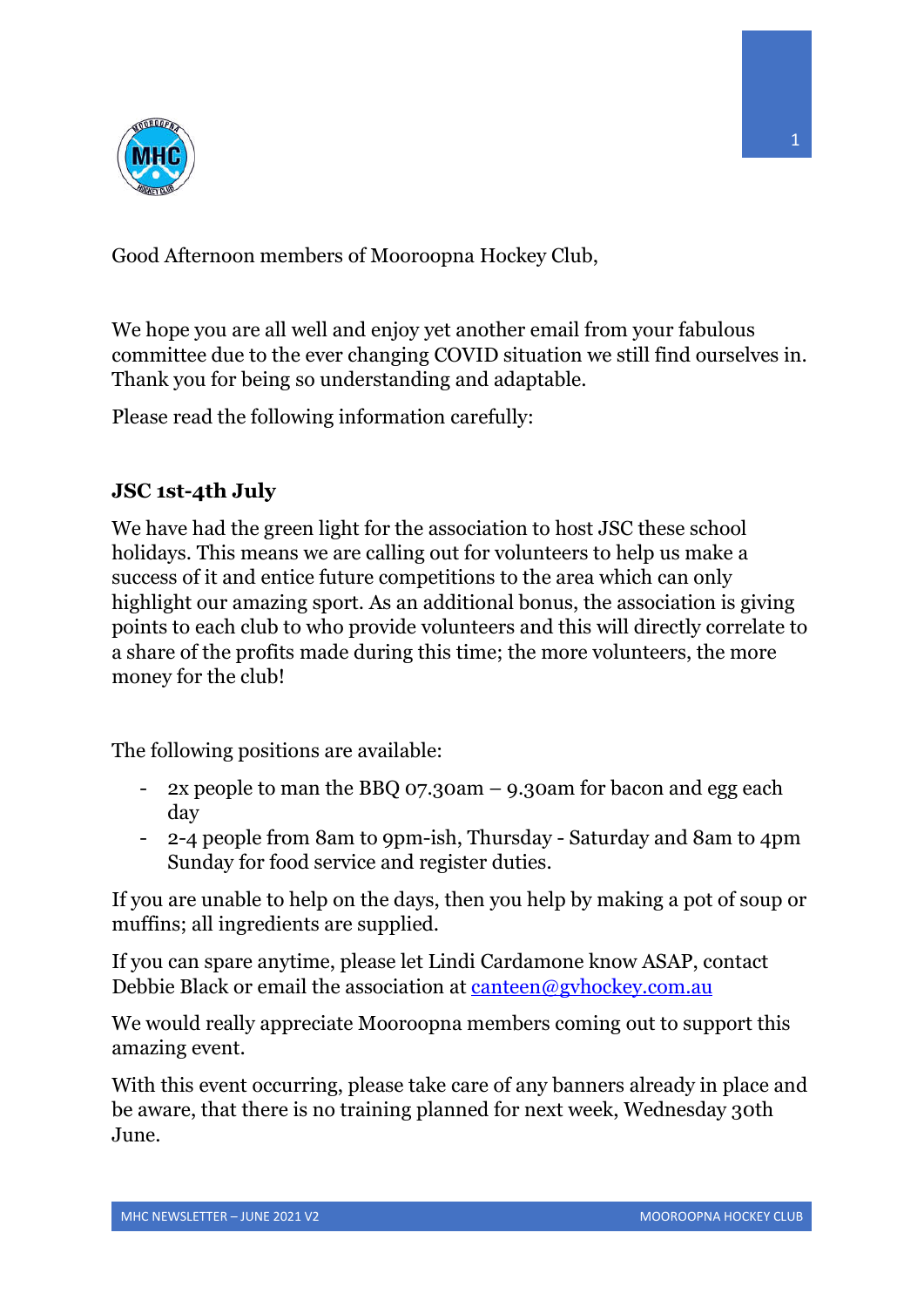

## **Fixtures**

The GVHA fixtures have been released for rounds 10-15. Please see the attached document to see these, or find them on revolutionise sport.

The next U10 carnival is on Saturday 24th July so families of these players, please let Lindi or Hannah know if your availability.

The men's missed RHL game has been rearranged for Sunday 11th July. Please contact your manager for more information.

## **Premier League Game**

This event has been rearranged for 7th August. We would like to invite as many members as we can down to this fixture in o support the continued high level of hockey that this state has to offer. There is a possibility of a women's exhibition game, including members of our club and there will be a junior coaching clinic on this day for U10s & U12s so please make note of this date.

## **Get Active Kids Vouchers – Round 2**

Round 2 of the Get Active Kids Voucher Program is now open.

The Program helps eligible families get their children involved in organised sport and active recreation activities by reimbursing the cost of membership and registration fees, uniforms, and equipment. Eligible children may be able to receive up to \$200 each.

To be eligible, children must be Victorian residents, aged 4 to 18 and named on a valid Health Care Card or Pensioner Concession Card, as well as a Medicare Card.

In Round 2, applicants can claim eligible expenses incurred between 1 January 2021 and 9 July 2021.

Applications close 5pm, Friday 9 July 2021.

To find out more information, including access to promotional resources (posters, social media tiles) visit www.getactive.vic.gov.au/vouchers